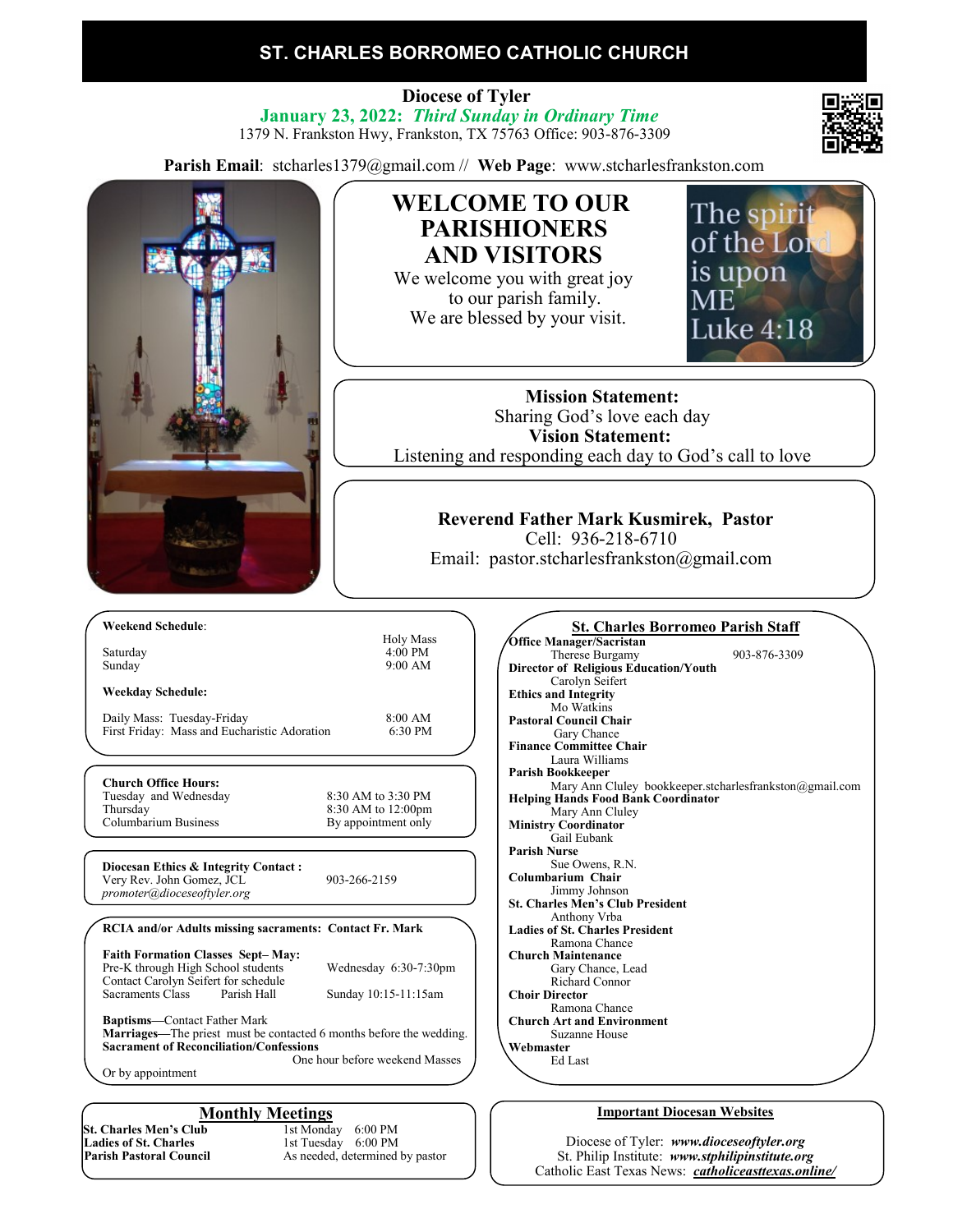

St. Charles Borromeo, pray for us!



# *PARISH AND DIOCESAN NEWS*

- Today is **Sunday of the Word of God**. Father Mark will bless all bibles that were brought today.
- **This week** our special collection supports the **Church in Latin America**. Your generosity enables our brothers and sisters in Latin America and the Caribbean to share in the life of the Church and grow closer to Christ. Please be generous! To learn more, please visit *www.usccb.org/latin-america.*
- *Wednesday, January 19– Saturday, January 29, we will pray the Novena for Life after all Masses.*



• **MARK YOUR CALENDAR!** The Feast of St. Blaise, Bishop and Martyr, who saved the life of a child, is a wonderful example of love for Jesus and His Church. Our Blessing of Throats will be at all the masses on the **weekend of February 5 & 6.** Please invite your family and friends to join us for this annual special blessing.

- Next weekend, the special collection will be for Catholic Schools in the Diocese of Tyler. Please give generously!
- The Men's Club will hold a **Pancake Breakfast** next **Sunday, January 30**, after the 9 am Mass.
- **Feast of Candlemas, Wednesday, February 2.** We celebrate forty days *after* Christmas with the blessing of candles for the church and your home. This feast is actually the basis for Groundhog Day. A video with describing this change is on our website. [www.stcharlesfrankston.com](http://www.stcharlesfrankston.com/) . Please bring candles from home for blessing at masses at 8:00 am or 12:00 pm.
- Hopefully, many of you have received information in the mail about the Bishop's Annual Appeal 2022. Next weekend, we will learn more about this year's appeal.
- **Food Pantry News:** The Food Pantry is *need of a Spanish/English speaking volunteer* for the next few food pantry dates to help with translating questions on applications needing to be renewed, and general questions asked to our Spanish speaking clients. If you are available and interested in volunteering, please contact Mary Ann Cluley at 940-257-8141. The dates and times needed are 8:30 am—10:30 am on February 10, March 10, and possibly April 14.
- **Diocesan Wedding Anniversary Mass**: All couple in the Diocese of Tyler who are celebrating their *5th, 15th, 25th, 40th, or 50th+ anniversary* in the year 2022 are cordially invited to attend the Diocesan Wedding Anniversary Mass celebrated by Bishop Joseph Strickland on **Saturday, February 12th**, 2022 at 2:00 pm. For more information and to **RSVP** please visit www.stphilipinstitue.org/events.

| <b>ST. CHARLES BORROMEO FINANCES</b><br><b>YOUR GIFTS ARE VERY IMPORTANT TO US</b><br>Donations for January 12-18, 2022  |  |
|--------------------------------------------------------------------------------------------------------------------------|--|
| General Fund Collection\$ 3,118.00                                                                                       |  |
|                                                                                                                          |  |
|                                                                                                                          |  |
|                                                                                                                          |  |
| <b>ONLINE GIVING OPTIONS:</b>                                                                                            |  |
| www.stcharlesfrankston.com or www.dioceseoftyler.org/offertory<br>Online gifts will be deposited directly to our parish. |  |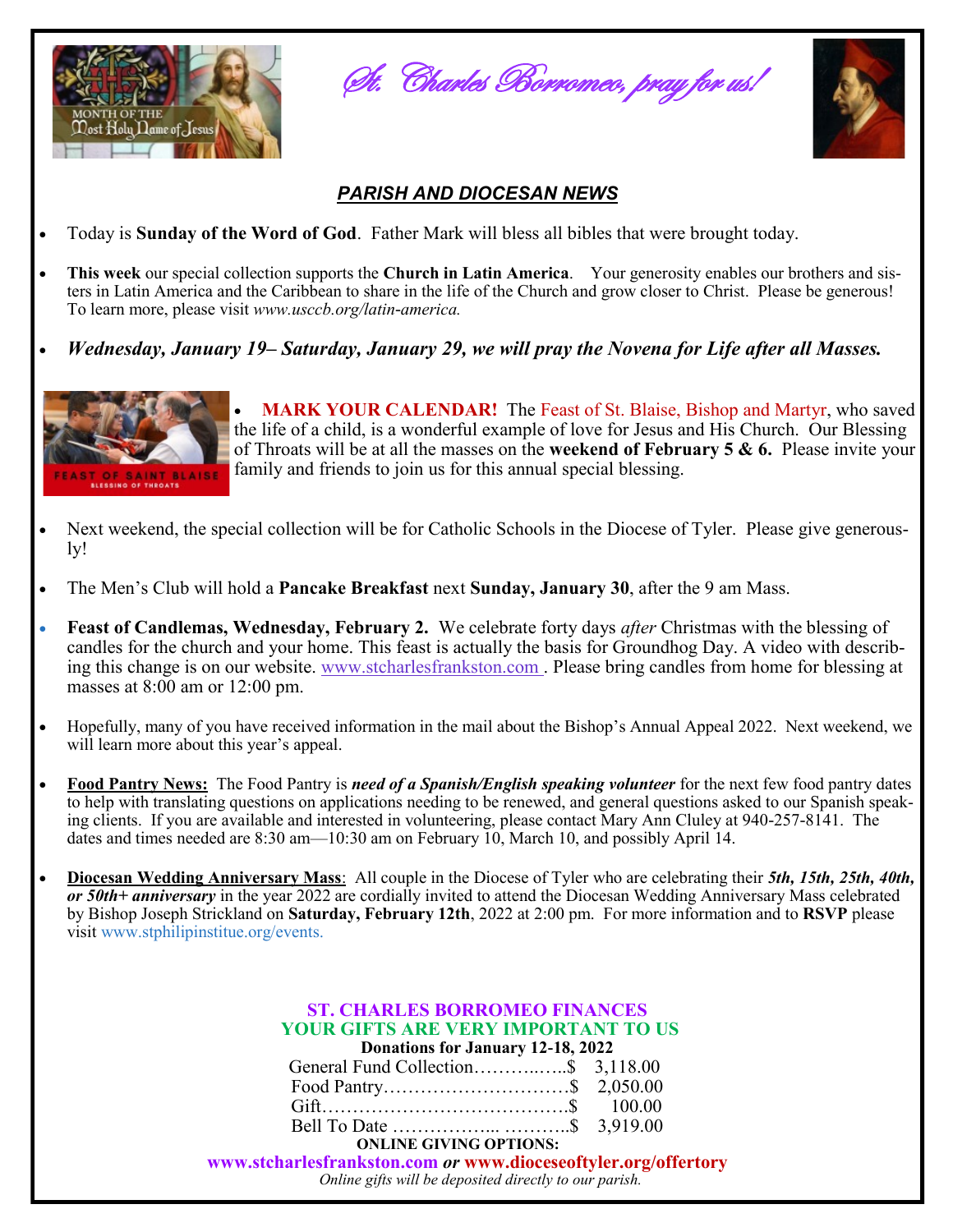### *MASS INTENTIONS:*

| Saturday                  | Jan.22 | $4:00 \text{ pm}$ | Mary Endres by LOSC                                                                    |
|---------------------------|--------|-------------------|----------------------------------------------------------------------------------------|
| Sunday                    | Jan.23 | $9:00$ am         | Pro Populo                                                                             |
| Tuesday                   | Jan.25 | $8:00 \text{ am}$ | Priscilla Hoffman by LOSC                                                              |
| Wednesday                 | Jan.26 | $8:00 \text{ am}$ | +Greg Kutach by G & R Chance                                                           |
| Thursday                  | Jan.27 | $8:00 \text{ am}$ | Susan Heine by LOSC                                                                    |
| Friday                    | Jan.28 | $8:00 \text{ am}$ | Holy Souls in Purgatory by J & C Parker                                                |
| Saturday                  | Jan.29 | $4:00 \text{ pm}$ | Pro Populo                                                                             |
| Sunday                    | Jan.30 | 9:00 am           | +Kathy Kennedy by G & R Chance                                                         |
| Mass Dates are available. |        |                   | A small monetary offering is appropriate. We will be glad to send a card at no charge. |

*Mass Attendance for January 15-16: January 15: 4pm–58; January 16: 9am—62 (Total:120)*

# *Sanctuary Lights: Flowers:*

*Dates are available: \$10 per week Dates are available; \$100 per week*

### *Please remember these friends and family members who are in need of prayers:*

Julie Terry Peter Terry Mary Tompkins

| Lynn Andrews<br>John Jimenez<br><b>Mike McCarten</b><br><b>Evelyn Weems</b> | <b>Todd Andrews</b><br><b>Patricia Jimenez</b><br><b>Gary Moyer</b> | <b>Kamilla Chavez</b><br><b>Scott Jurecka</b><br><b>Jimmy Nichols</b> | <b>Pablo Chavez</b><br>Jerry Lestina<br><b>Sue Owens</b> | <b>Mary Endres</b><br><b>Karen McCarten</b><br>David Taggart |
|-----------------------------------------------------------------------------|---------------------------------------------------------------------|-----------------------------------------------------------------------|----------------------------------------------------------|--------------------------------------------------------------|
| Claire Baker                                                                | Jim Bryan                                                           | Betty Gasch                                                           | Albany Gifford                                           | Natalie Johns                                                |
| Peter Johns                                                                 | Nathan Krasner                                                      | Jeanne Labuda                                                         | Debbie Matter                                            | Sue Moulton                                                  |
| <b>Stephen Parker</b>                                                       | <b>Billy Pitre</b>                                                  | Glenda Pitre                                                          | Jonnie Riggs                                             | <b>Chris Terry</b>                                           |

*The Pope's Intention for January: For true human fraternity. We pray for all those suffering from religious discrimination and persecution; may their own rights and dignity be recognized, which originate from being brothers and sisters in the human family.*

## **MINISTRY SCHEDULE for January 29-30, 2022**

**Please have someone take your place if you cannot be here.**  *The Ministry Schedule is also available on our website and in the church narthex.*



*EMHC: Therese Burgamy Angela Vrba**Angela Vrba**Angela Vrba Greeters: Suzanne House Youth Ushers: Suzanne House Jimmy Johnson*

### *Saturday, January 29: Sunday, January 30:*

*Lectors: Karla Moyer Therese Burgamy Linens: January: Mary Ann Cluley February: Barbara Thiesen*

*Jan. 29: Stephanie Sanches*

*BIRTHDAYS: ANNIVERSARIES*: *Week of Jan. 23-29: Jan. 28: Gary & Kathy Barnett (50 years) Jan. 27: Grayson Gill Jan. 28: Michael & JoAnn Johnson (44 years)*

*Prayer to St. Michael: St. Michael the Archangel, defend us in battle, be our protection against the wickedness and snares of the devil. May God rebuke him, we humbly pray; and do thou, O Prince of the heavenly host, by the power of God, Cast into hell Satan and all evil spirits who prowl about the world seeking the ruin of souls. Amen.*



*PREVENT ABUSE: The Diocese of Tyler is committed to provide help to anyone who may have been hurt or abused by a priest, deacon, religious, or anyone working in the name of the Church. Concerns about the conduct of Church personnel can be directed to the Promoter of Justice: Very Rev. John Gomez, JCL, by email at promoter@dioceseoftyler.org, at our oldline which is 903-266-2159, or at the 24 hour helpline at 877-415-6423.*